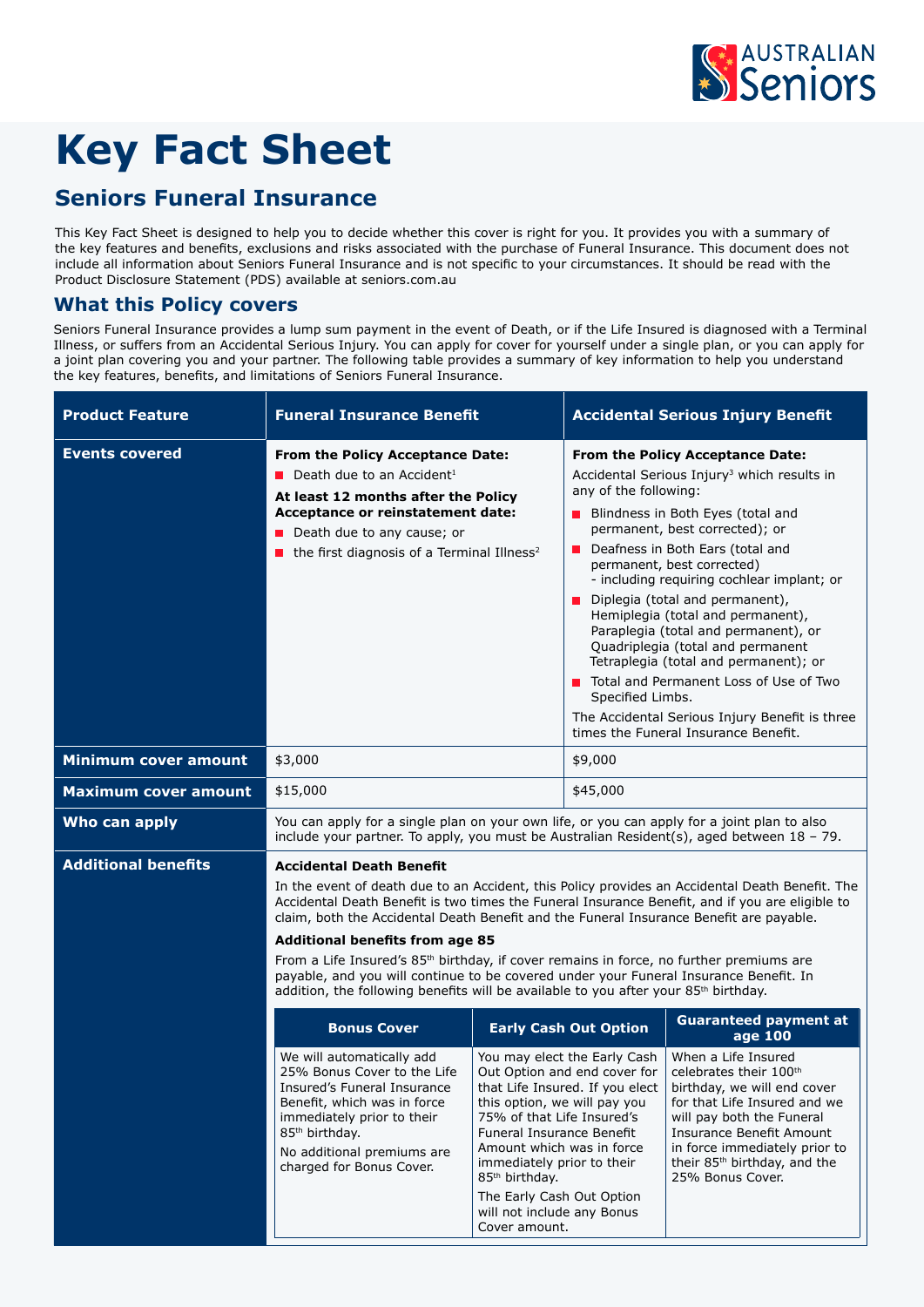

| When cover ends        | <b>Funeral Insurance Benefit</b>                                                                                                                                                                                                          |  |  |
|------------------------|-------------------------------------------------------------------------------------------------------------------------------------------------------------------------------------------------------------------------------------------|--|--|
|                        | The Funeral Insurance Benefit for a Life Insured ends on the earliest of any of the following events:                                                                                                                                     |  |  |
|                        | the date of the payment of the Funeral Insurance Benefit for that Life Insured; or                                                                                                                                                        |  |  |
|                        | the date you elect to take up the Early Cash Out Option for that Life Insured; or                                                                                                                                                         |  |  |
|                        | $\blacksquare$ the Life Insured's 100 <sup>th</sup> birthday; or                                                                                                                                                                          |  |  |
|                        | $\blacksquare$ if you cancel the Policy; or                                                                                                                                                                                               |  |  |
|                        | $\blacksquare$ if we cancel the Policy.                                                                                                                                                                                                   |  |  |
|                        | <b>Accidental Serious Injury Benefit</b>                                                                                                                                                                                                  |  |  |
|                        | The Accidental Serious Injury Benefit for a Life Insured ends on the earliest of any of the<br>following events:                                                                                                                          |  |  |
|                        | the date your Funeral Insurance Benefit ends; or                                                                                                                                                                                          |  |  |
|                        | the date of payment of an Accidental Serious Injury Benefit Amount for the Life Insured; or                                                                                                                                               |  |  |
|                        | <b>n</b> the Policy Anniversary following the Life Insured's $75th$ birthday.                                                                                                                                                             |  |  |
|                        |                                                                                                                                                                                                                                           |  |  |
| <b>Premiums</b>        | Your premiums will not increase, unless:                                                                                                                                                                                                  |  |  |
|                        | $\blacksquare$ you apply to change your cover; or                                                                                                                                                                                         |  |  |
|                        | $\blacksquare$ we change the premium rates for your Policy. This would only occur if the change to<br>the premium rate applies to all policyholders under Seniors Funeral Insurance.                                                      |  |  |
|                        | A 30-day cooling off period                                                                                                                                                                                                               |  |  |
|                        | The Policy can be cancelled for a full refund anytime within 30 days of the Policy<br>Commencement Date provided no claim has been made.                                                                                                  |  |  |
|                        | If you choose to end your Policy after this period, you will not be entitled to any refund of<br>premiums unless you have paid an annual premium, in which case we will refund (on a pro<br>rata basis) the proportion of unused premium. |  |  |
| <b>Payment options</b> | Fortnightly, monthly, or annually.                                                                                                                                                                                                        |  |  |

<sup>1</sup> Where death occurs as a direct result of an Accident that occurs whilst the Life Insured is covered under the Policy and within 90 days of that Accident. <sup>2</sup> Terminal Illness means the diagnosis, by a Medical Practitioner approved by us, of a Terminal Illness where life expectancy, after taking into

account all reasonably available treatment, is 12 months or less.<br><sup>3</sup> Each of the Accidental Serious Injury conditions is defined within the glossary of the PDS and is subject to the exclusions outlined in the PDS. The Accident which caused the serious injury must occur whilst the Life Insured is covered under the Policy. The diagnosis of an Accidental Serious<br>Injury must be confirmed by a Medical Practitioner, and the injury must ha Injury benefit claim is payable once per Life Insured during the Policy.

### **Other features**

By purchasing this Policy, you will also receive the following features with Seniors Funeral Insurance:

- **Worldwide cover** So long as the Policy is in force, the Life Insured will be protected 24 hours a day, 7 days a week, anywhere in the world.
- **Guaranteed renewal** We guarantee to renew your cover until the Life Insured celebrates their 100<sup>th</sup> birthday so long as premiums are paid up to date, and the Policy remains in force.

#### **Exclusions and limitations on your insurance Policy**

The insurance Policy is subject to exclusions and limitations as explained in the PDS. It is important that you read the PDS to understand these exclusions. The following table provides a summary of when we will not pay a claim:

| <b>Benefit</b>          | <b>Funeral Insurance</b><br><b>Benefit</b>                                                                                                                                                                                                                                                                                                                                                                                                                                                                                      | <b>Accidental Serious Injury Benefit</b>                                                                                                                                                                                                                                                                                                                                                                                                                                                                                                                                                                                                                                                                                                                                                                                                                                                                                                                                                                                                                                                                                                                                     |
|-------------------------|---------------------------------------------------------------------------------------------------------------------------------------------------------------------------------------------------------------------------------------------------------------------------------------------------------------------------------------------------------------------------------------------------------------------------------------------------------------------------------------------------------------------------------|------------------------------------------------------------------------------------------------------------------------------------------------------------------------------------------------------------------------------------------------------------------------------------------------------------------------------------------------------------------------------------------------------------------------------------------------------------------------------------------------------------------------------------------------------------------------------------------------------------------------------------------------------------------------------------------------------------------------------------------------------------------------------------------------------------------------------------------------------------------------------------------------------------------------------------------------------------------------------------------------------------------------------------------------------------------------------------------------------------------------------------------------------------------------------|
| When we<br>will not pay | We will not pay a Funeral<br>Insurance Benefit if:<br>the Life Insured dies, other<br>than due to an Accident, or is<br>first diagnosed with a<br>Terminal Illness, within<br>12 months of the Policy<br>Acceptance Date or<br>reinstatement date; or<br>the Life Insured dies or<br>is diagnosed with a Terminal<br>Illness as a result of an<br>intentional self inflicted<br>injury within 12 months of:<br>- the Policy Acceptance Date;<br>or<br>- the date on which the<br>Policy has been reinstated<br>after it lapses. | We will not pay an Accidental Serious Injury Benefit if the Life Insured<br>suffers an Accidental Serious Injury (as defined) as a direct result of:<br>an intentional self-inflicted bodily injury, suicide or attempted suicide; or<br>engaging in any criminal activities or illegal acts; or<br>the consumption of drugs (unless it was while following the direction of<br>a Medical Practitioner and not in connection with treatment for<br>substance abuse, drug addiction, or dependence); or<br>the consumption of intoxicating liguor (including having a blood alcohol<br>content over the prescribed legal limit whilst driving); or<br>engaging in any professional sport (meaning the Life Insured's livelihood is<br>substantially dependent on income received as a result of playing sport); or<br>engaging in any motorsports as a rider, driver and/or passenger; or<br>being a pilot or crew member of any aircraft, or engaging in any<br>aerial activity except as a passenger in an aircraft operated by a<br>licensed commercial airline; or<br>war (whether declared or not) or war-like activity, or taking part in a riot<br>or civil commotion. |